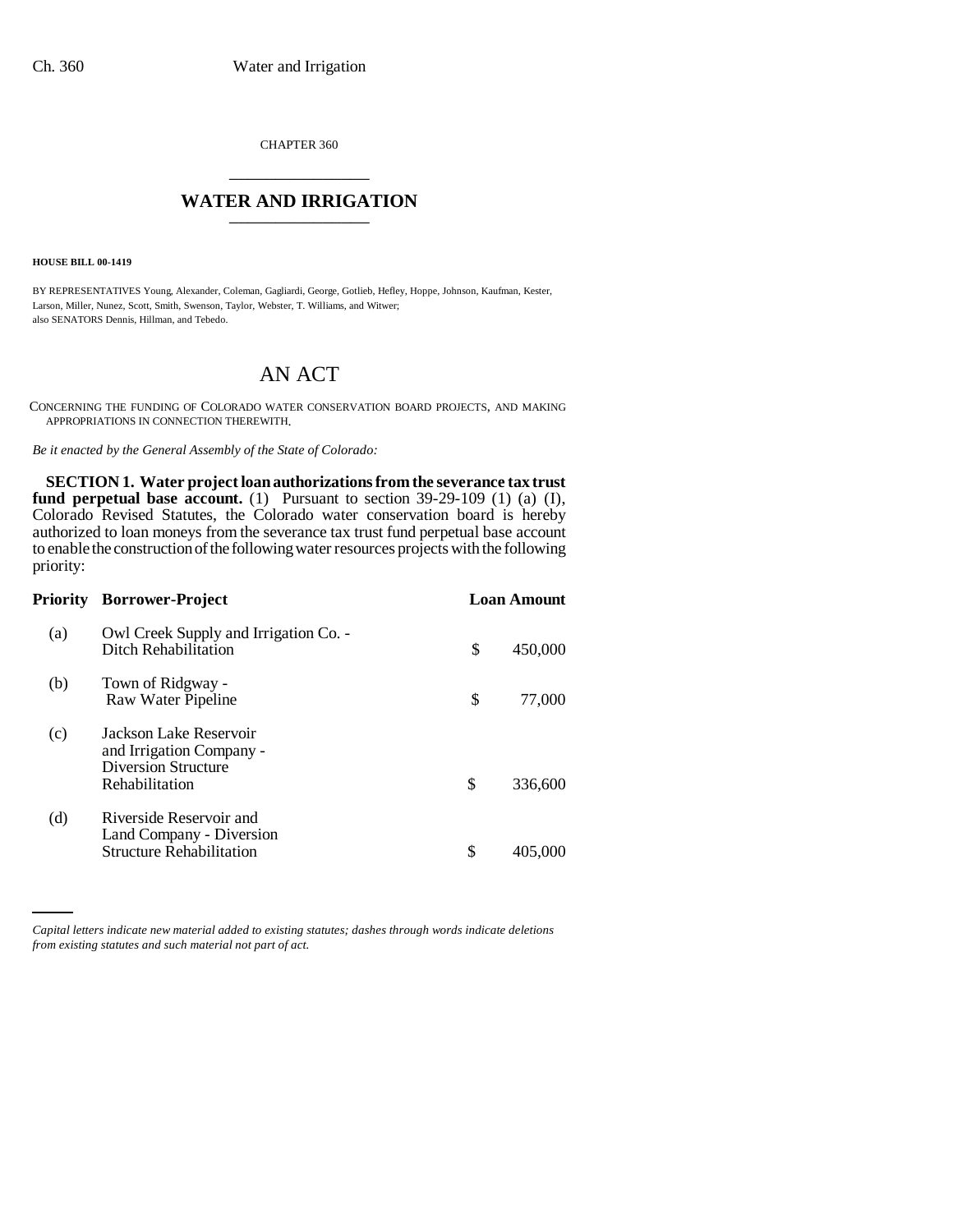|     | Water and Irrigation                                                 | Ch. 360   |
|-----|----------------------------------------------------------------------|-----------|
| (e) | Weld County Tri-Area Sanitation<br>District - Storm Drainage Project | 1,500,000 |
| (f) | Pine River Irrigation District -<br>Rural Domestic Water System*     | 300,000   |
|     | Total                                                                | 3.068.600 |

\* Notwithstanding any provisions of section 39-29-109 (1) (a) (I) or 37-60-119, Colorado Revised Statutes, this project is eligible for funding from the Severance Tax Trust Fund Perpetual Base Account.

(2) The Colorado water conservation board may make loans for the construction of the projects specified in subsection (1) of this section from such moneys as are or may hereafter become available to the severance tax trust fund perpetual base account. Said loans shall be in the amounts listed in subsection (1) of this section plus or minus such amounts, if any, as may be justified by reason of ordinary fluctuations in construction costs as indicated by the engineering cost indices applicable to the types of construction required for each project or as may be justified by reason of changes in the plans for a project due to differing or unforeseen site conditions, errors or omissions in the plans and specifications, changes instituted by regulatory agencies, or changes in material quantities beyond contract limits.

(3) Pursuant to section 37-60-120 (1), Colorado Revised Statutes, the board shall require such terms and conditions in such contracts as will ensure repayment of moneys made available by it. The board shall not disburse any moneys for any loan authorized by subsection (1) of this section unless and until it is satisfied, at its sole discretion, that the recipient of any such loan will be able to make repayment pursuant to the terms and conditions established by the board and by subsection (1) of this section.

**SECTION 2. Increases to prior water project loan authorizations from the Colorado water conservation board construction fund.** Pursuant to section 37-60-122 (1) (b), Colorado Revised Statutes, the Colorado water conservation board is hereby authorized to loan moneys to enable or continue the construction of the following previously authorized water resources projects:

| <b>Prior</b><br>Borrower-Project Authority Amount                          | <b>Prior</b> | <b>Prior</b>                       | <b>Increase</b>                   | <b>Revised</b><br>Amount |
|----------------------------------------------------------------------------|--------------|------------------------------------|-----------------------------------|--------------------------|
| Windsor<br>Reservoir and<br>Canal Co. -<br>Canal and Dam<br>Rehabilitation |              | SB96-153 \$ 1,202,000 \$ 1,155,000 |                                   | \$2,357,000              |
| Consolidated<br>Mutual Water<br>Company -<br>Fortune Reservoir             |              |                                    | SB99-173 \$10,000,000 \$6,300,000 | \$16,300,000             |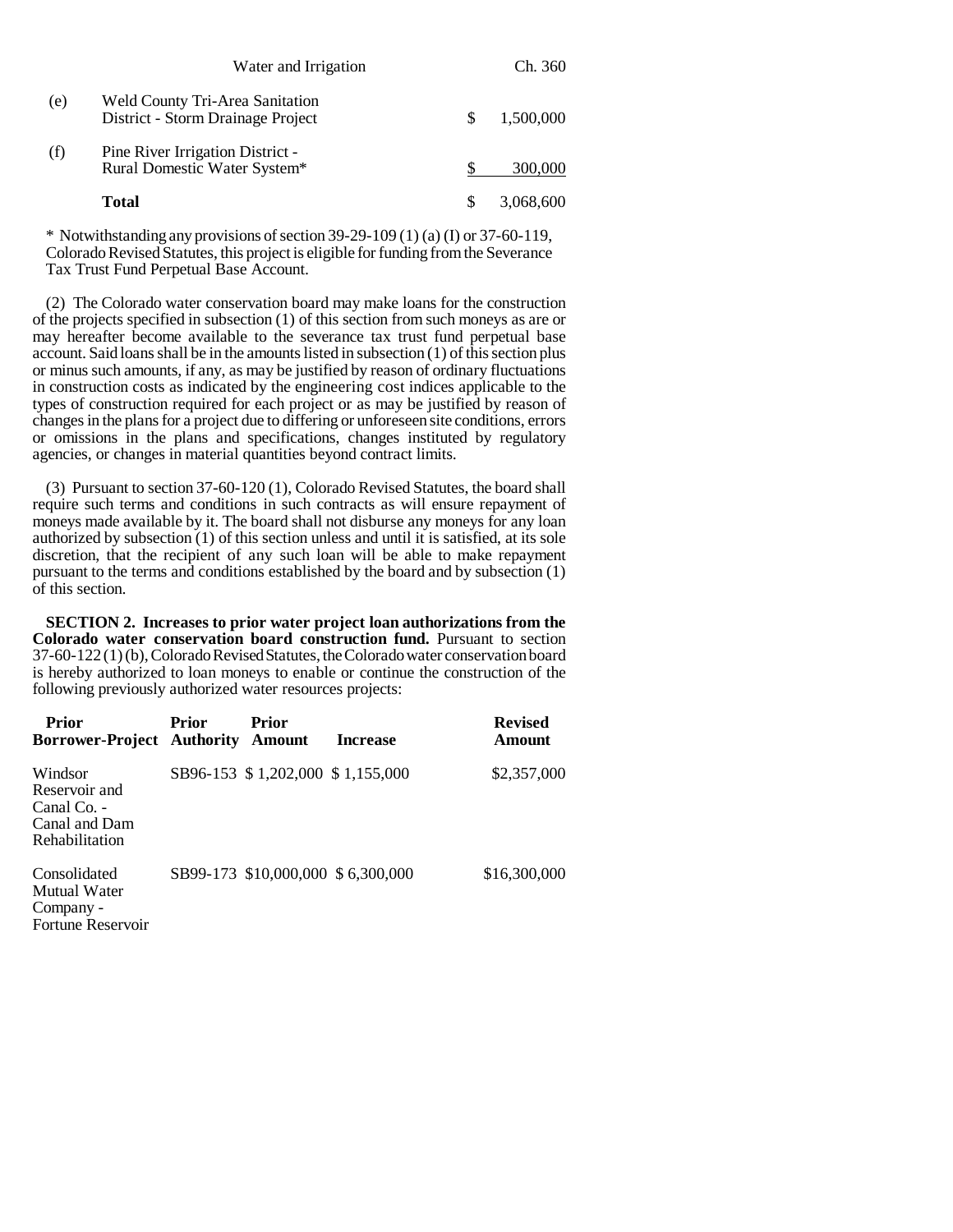| Ch. 360                                                                                           |          | Water and Irrigation |           |           |
|---------------------------------------------------------------------------------------------------|----------|----------------------|-----------|-----------|
| City of Ouray -<br><b>Skyrocket Creek</b><br><b>Deflection Structure</b><br><b>Rehabilitation</b> | SB99-173 | \$25,000             | \$ 30,000 | \$55,000  |
| <b>Excelsior Irrigating</b><br>Company -<br><b>Excelsior Ditch</b><br>Rehabilitation              |          | SB97-008 \$ 230,000  | \$21,125  | \$251,125 |

**Totals** \$11,457,000 \$7,506,125 \$18,963,125

**SECTION 3. Increases to prior water project loan authorizations from the severance tax trust fund perpetual base account.** Pursuant to section 37-60-122 (1) (b), Colorado Revised Statutes, the Colorado water conservation board is hereby authorized to loan moneys to enable or continue the construction of the following previously authorized water resources projects:

| <b>Prior</b><br><b>Borrower-Project</b>                                                    | Prior<br><b>Authority</b> | <b>Revised</b><br><b>Amount</b> | <b>Increase</b>                                | Amount |
|--------------------------------------------------------------------------------------------|---------------------------|---------------------------------|------------------------------------------------|--------|
| Ute Water<br>Conservancy<br>District - Plateau<br>Creek Pipeline<br>Replacement<br>Project |                           |                                 | SB99-173 \$7,000,000 \$10,000,000 \$17,000,000 |        |
| <b>Totals</b>                                                                              |                           |                                 | \$7,000,000 \$10,000,000 \$17,000,000          |        |

### **SECTION 4. Decreases to prior water project loan authorizations from the Colorado water conservation board construction fund.**

| <b>Prior</b><br><b>Borrower-Project Authority</b>                                                      | Prior    | Amount       | <b>Decrease</b> | Amount<br><b>Remaining</b> |
|--------------------------------------------------------------------------------------------------------|----------|--------------|-----------------|----------------------------|
| Fort Morgan<br>Reservoir &<br>Irrigation Company -<br>Diversion Structure<br>Repair                    | SB87-15  | 50,000<br>S  | 50,000<br>S     | \$0                        |
| City of Alamosa - SB94-029<br>Conservation<br>Conveyance<br><b>Channel Rio Grande</b><br>River Project |          | \$410,000    | \$410,000       | \$0                        |
| Michigan River<br>Water Cons.<br>Dist. - Meadow<br>Creek Dam Outlet                                    | SB94-029 | \$<br>97,500 | \$.<br>97,500   | \$0                        |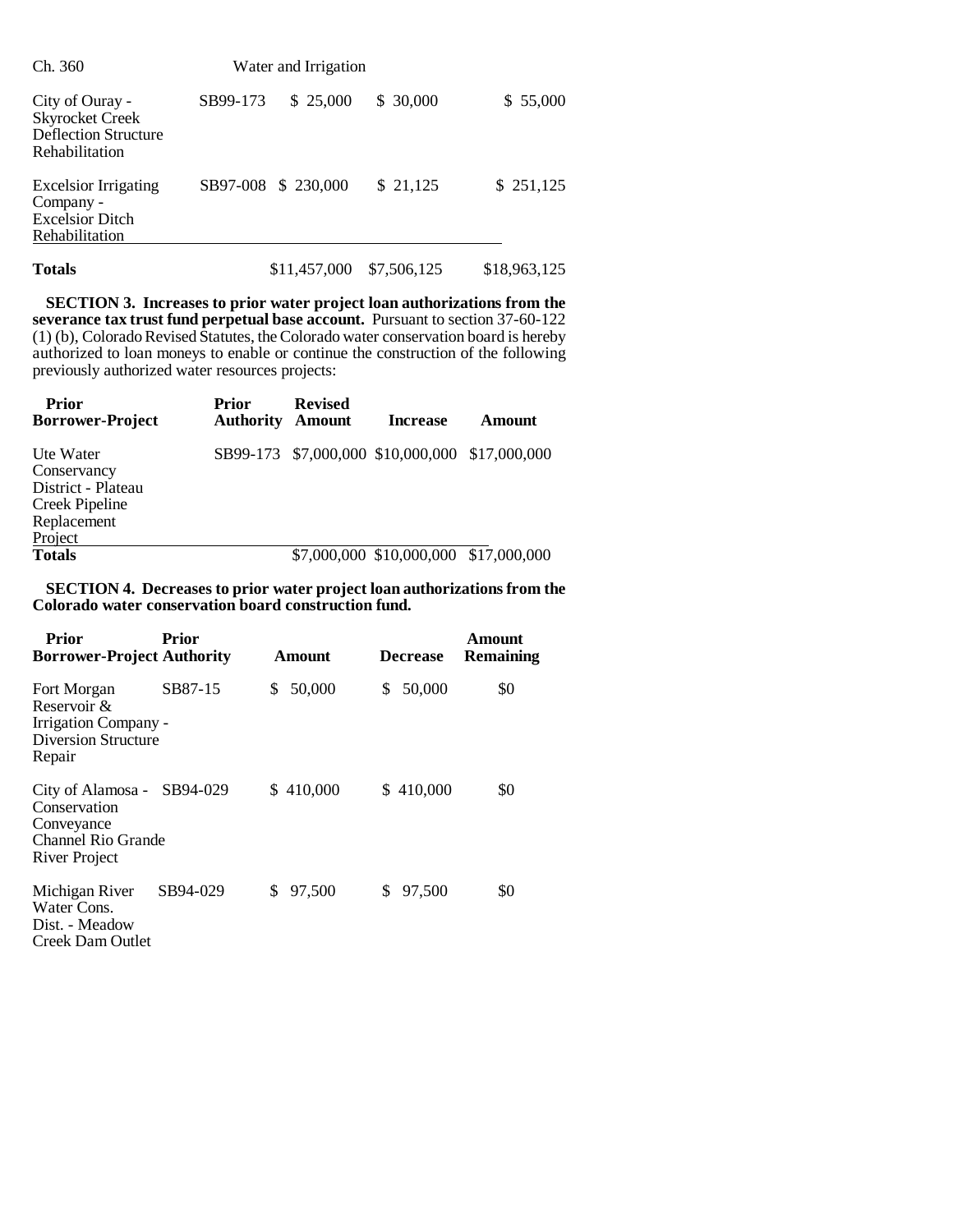|                                                                               | Water and Irrigation |             | Ch. 360 |  |
|-------------------------------------------------------------------------------|----------------------|-------------|---------|--|
| Blue Lake Owners SB98-1189<br>Association - Raw<br>Water Irrigation<br>System | \$900,000            | \$900,000   | \$0     |  |
| <b>Totals</b>                                                                 | \$1,457,500          | \$1,457,500 | \$0     |  |

**SECTION 5. Satellite monitoring system maintenance - appropriation.** In addition to any other appropriation, there is hereby appropriated, out of any moneys in the Colorado water conservation board construction fund not otherwise appropriated, to the Colorado water conservation board for allocation to the division of water resources, for the fiscal year beginning July 1, 2000, the sum of one hundred twenty thousand dollars (\$120,000), or so much thereof as may be necessary, for the maintenance of the satellite monitoring system established and operated pursuant to section 37-80-102 (10), Colorado Revised Statutes.

**SECTION 6. Closed basin project - appropriation.** (1) In addition to any other appropriation, there is hereby appropriated, out of any moneys in the Colorado water conservation board construction fund not otherwise appropriated, to the Colorado water conservation board, the sum of one hundred eighty-eight thousand dollars (\$188,000), or so much thereof as may be necessary, for the acquisition of right-of-way from the state land board as required for the Closed basin project, with said right-of-way to be subsequently assigned to the United States bureau of reclamation for project operations.

(2) The amount appropriated in this section is in addition to amounts appropriated previously for the Closed basin project. The moneys appropriated in subsection (1) of this section shall remain available for the designated purposes until the project is completed.

(3) The amount specified in subsection (1) of this section may be increased or decreased as may be justified by reason of changes made in the project plans if those changes are required by final engineering drawings and specifications or by federal or state requirements.

**SECTION 7. Research effects of Paonia reservoir on the north fork of the Gunnison river - appropriation.** (1) The Colorado water conservation board is hereby authorized to participate in a cooperative planning investigation of the north fork of the Gunnison river between Paonia reservoir and the town of Hotchkiss in Delta county, Colorado, known as the Paonia reservoir research project. The purposes of the investigation will be to evaluate the feasibility of various watershed planning and demonstration projects to improve stream stability, riparian habitat, and ecosystem functions along the north fork of the Gunnison river as they pertain to the operations of Paonia reservoir. The scope of work for the planning investigations shall be developed by the north fork river improvement association composed of local citizens, governmental agencies, and local business groups interested in the North Fork valley, in consultation with the Colorado water conservation board.

(2) In addition to any other appropriation, there is hereby appropriated, out of any moneys in the Colorado water conservation board construction fund not otherwise appropriated, to the Colorado water conservation board for allocation to the north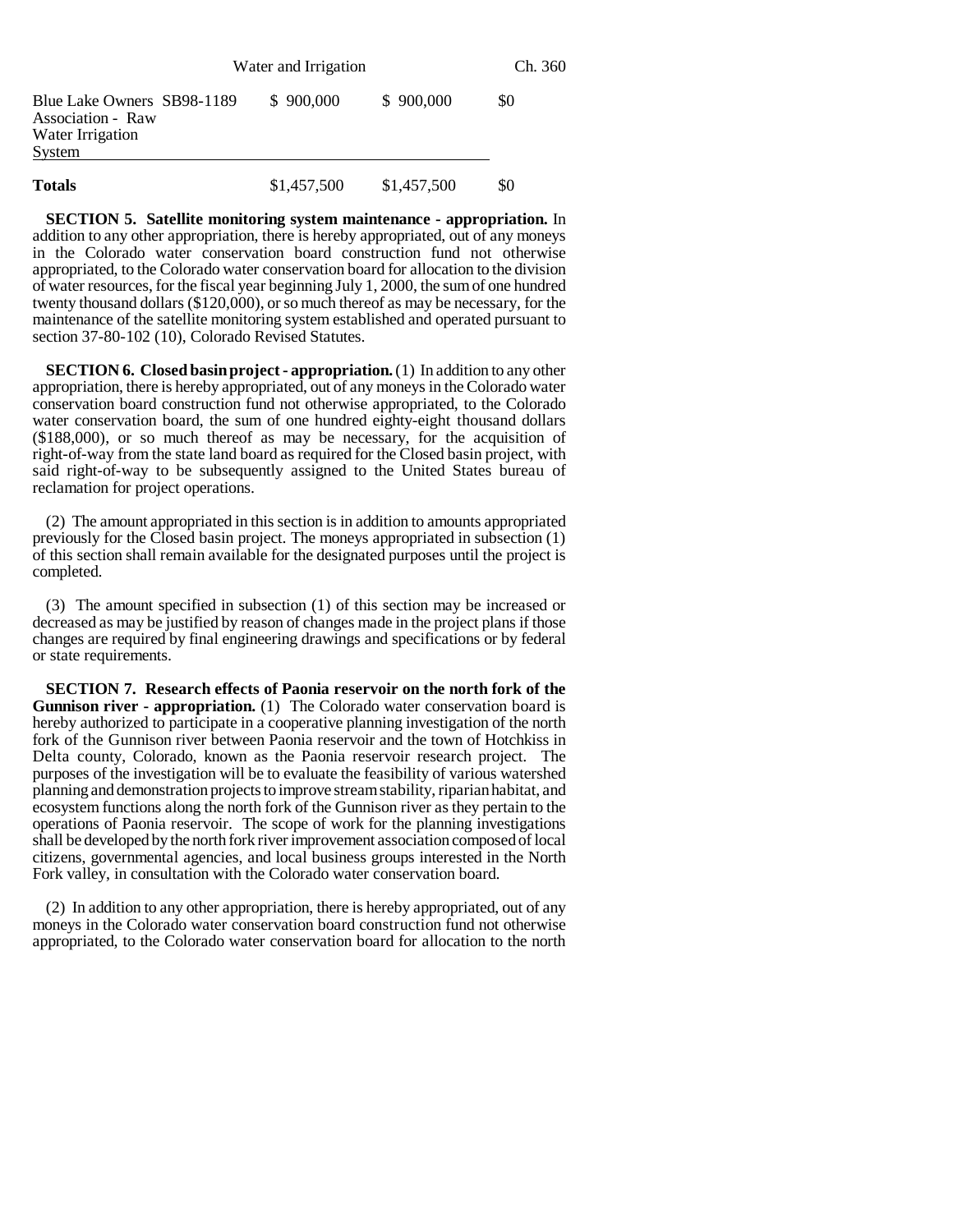fork river improvement association, the sum of fifty-five thousand dollars (\$55,000), or so much thereof as may be necessary, for funding and administrative cost of the Paonia reservoir research project.

(3) The moneys appropriated in subsection (2) of this section shall remain available for the designated purposes until the project is completed.

**SECTION 8. Alamosa river watershed project - appropriation.** (1) The Colorado water conservation board is hereby authorized to participate in the design and construction of portions of the Alamosa river watershed project located along the Alamosa river from Terrace reservoir to Highway 285 near La Jara, in Conejos county, Colorado. The purposes of the construction project are to stabilize river bank erosion and improve riparian habitat along the Alamosa river. The scope of work for the project will be developed by the board in consultation with the Alamosa river watershed project technical committee as identified in "The Conceptual Design for the Alamosa River" study as phases 1, 2, and 3. The technical committee consists of water users interested in the Alamosa river in Colorado.

(2) In addition to any other appropriation, there is hereby appropriated, out of any moneys in the Colorado water conservation board construction fund not otherwise appropriated, to the Colorado water conservation board for allocation to the Alamosa-La Jara water conservancy district, the sum of three hundred thousand dollars (\$300,000), or so much thereof as may be necessary, for engineering and construction costs associated with implementation of the Alamosa river watershed project.

(3) The moneys appropriated in subsection (2) of this section shall remain available for the designated purposes until the project is completed.

**SECTION 9. Bosley wash feasibility study and demonstration project appropriation.** (1) The Colorado water conservation board is hereby authorized to participate in a cooperative flood control planning investigation and demonstration project of the Bosley wash area located in Clifton, Colorado, between the town of Palisade and Grand Junction in Mesa county. The purposes of the investigation will be to evaluate the feasibility of various watershed planning and demonstration projects to reduce flooding and protect the basin from future flood damages. The scope of work for the planning investigations shall be developed by Mesa county in consultation with the Colorado water conservation board and will include, but not be limited to, a basinwide hydrology study, hydraulic investigation of waterway capacities, conveyance evaluations of interstate 70 and the Grand valley canal irrigation system, preparation of a basinwide master drainage plan, hydraulic capacity evaluation of the Stub ditch/Bosley wash confluence channel, and development of a project and action-plan implementation schedule.

(2) In addition to any other appropriation, there is hereby appropriated, out of any moneys in the Colorado water conservation board construction fund not otherwise appropriated, to the Colorado water conservation board for allocation to Mesa county, the sum of fifty thousand dollars (\$50,000), or so much thereof as may be necessary, to participate in the Bosley wash feasibility study, and the sum of twenty-five thousand dollars (\$25,000), or so much thereof as may be necessary, to participate in a Bosley wash drainage and flood control demonstration project.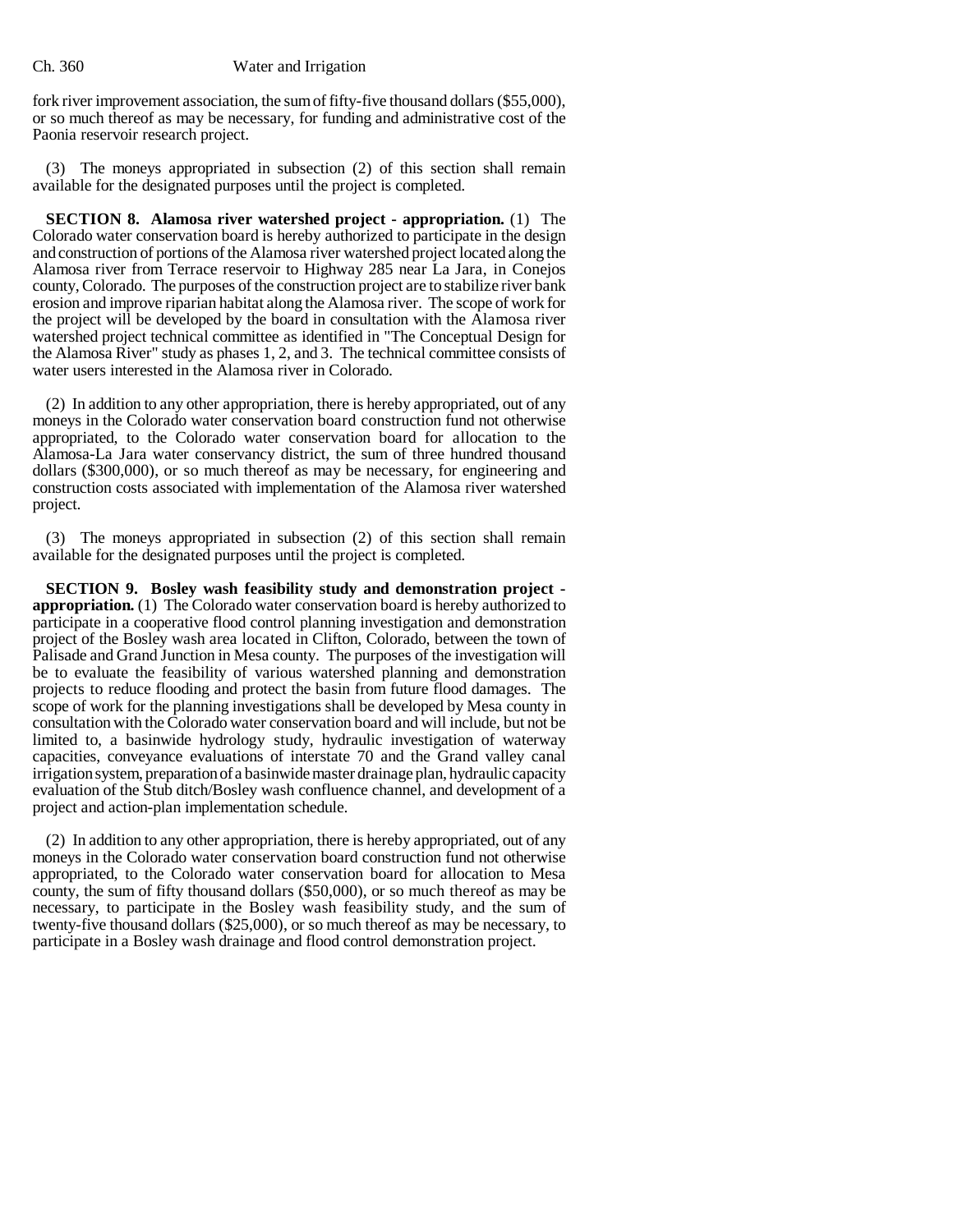(3) The moneys appropriated in subsection (2) of this section shall remain available for the designated purposes until the project is completed.

**SECTION 10. Continuation of Lower Elk river floodplain management planning.** (1) The Colorado water conservation board is hereby authorized to expend up to fifteen thousand dollars (\$15,000) from the Colorado water conservation board construction fund to continue the Lower Elk river floodplain management planning with the Lower Elk river flood association in the construction of a streambank stabilization and flood mitigation demonstration project as identified in the Lower Elk river multi-objective floodplain management master plan. The project is located on the Elk river, tributary to the Yampa river and seven miles west of Steamboat Springs.

(2) The amount authorized in this section is in addition to amounts previously authorized for the Lower Elk river floodplain management planning and shall remain available for the designated purposes until the project is completed.

**SECTION 11. South Denver metropolitan area water supply study appropriation.** (1) The Colorado water conservation board is hereby authorized to participate in a cooperative water supply planning investigation of the south Denver metropolitan area. The purposes of the investigation will be to evaluate the effective and economic development of local available water resources before renewable supplies would be introduced from other areas such as the South Platte river and ultimately from more remote sources such as transmountain watersheds. The scope of work for the planning investigations shall be developed by the Douglas county water resource authority in consultation with the Denver water board, Colorado river water conservation district, Douglas county, and the Colorado water conservation board. A study participant agreement will identify a budget approval and peer review process that will be used to manage study efforts and ensure the quality of all work products.

(2) In addition to any other appropriation, there is hereby appropriated, out of any moneys in the Colorado water conservation board construction fund not otherwise appropriated, to the Colorado water conservation board for allocation to the Douglas county water resource authority, the sum of one hundred thousand dollars (\$100,000), or so much thereof as may be necessary, to conduct a south Denver metropolitan area water supply study.

(3) The moneys appropriated in subsection (2) of this section shall remain available for the designated purposes until the project is completed.

**SECTION 12. El Paso county water master plan - appropriation.** (1) The Colorado water conservation board is hereby authorized to participate in a cooperative water supply planning investigation and master plan of the rural El Paso county area. The purposes of the investigation will be to effectively identify the current and future development of water resources, systems, and facilities benefitting the residents of El Paso county. The scope of work for the master plan shall be developed by the El Paso county water authority in consultation with El Paso county and the Colorado water conservation board.

(2) In addition to any other appropriation, there is hereby appropriated, out of any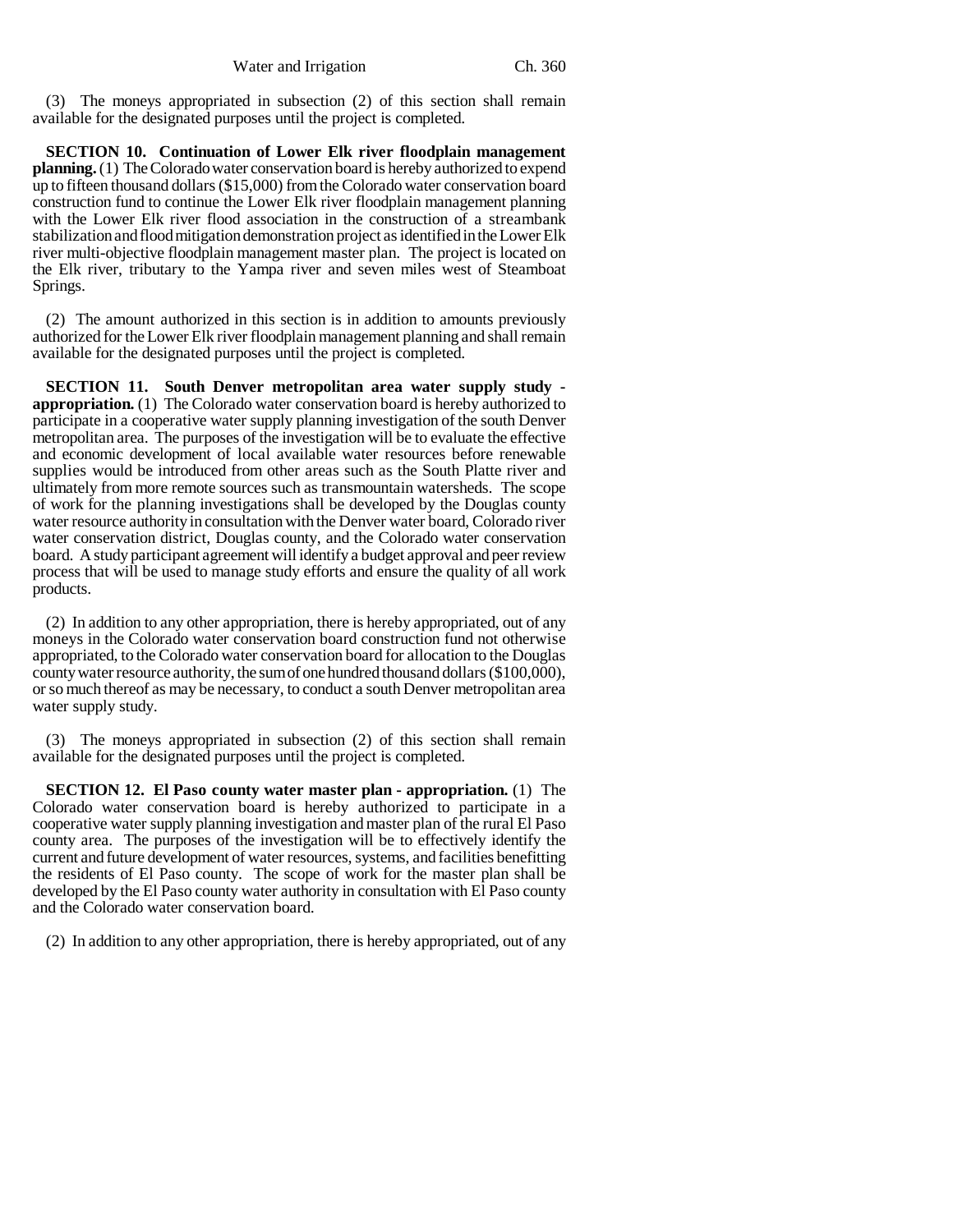moneys in the Colorado water conservation board construction fund not otherwise appropriated, to the Colorado water conservation board for allocation to the El Paso county water authority, the sum of two hundred thousand dollars (\$200,000), or so much thereof as may be necessary, to prepare an El Paso county water master plan.

(3) The moneys appropriated in subsection (2) of this section shall remain available for the designated purposes until the project is completed.

**SECTION 13. Restoration of emergency infrastructure repair loan account balance.** A total of one million four hundred seventy-five thousand dollars (\$1,475,000), or so much thereof as may be necessary, shall be transferred on or before June 30, 2000, from the unreserved cash in the Colorado water conservation board construction fund to the emergency infrastructure repair loan account in order to bring the balance in the emergency infrastructure repair loan account back to two million dollars (\$2,000,000).

**SECTION 14. Comprehensive annual financial report - appropriation.** (1) The Colorado water conservation board is hereby authorized to contract with a responsible independent accounting firm for the purpose of preparing a comprehensive annual financial report of the Colorado water conservation board construction fund and severance tax trust fund perpetual base account and, on an as-needed basis, a performance audit of the loan programs.

(2) In addition to any other appropriation, there is hereby appropriated, out of any moneys in the Colorado water conservation board construction fund not otherwise appropriated, to the Colorado water conservation board, the sum of two hundred thousand dollars (\$200,000), or so much thereof as may be necessary, to contract with an independent accounting firm to annually conduct a comprehensive annual financial report of the Colorado water conservation board construction fund and severance tax trust fund perpetual base account and, on an as-needed basis, a performance audit of the loan programs.

(3) The moneys appropriated in subsection (2) of this section shall remain available for the designated purposes until the moneys are exhausted.

**SECTION 15. Loan applicant credit reports - appropriation.** (1) The Colorado water conservation board is hereby authorized to obtain independent credit reports of Colorado water conservation board construction fund and severance tax trust fund perpetual base account loan applicants in order to determine the applicants' creditworthiness and financial need. The Colorado water conservation board is hereby authorized to expend not more than five thousand dollars (\$5,000) from the Colorado water conservation board construction fund for this purpose.

(2) In addition to any other appropriation, there is hereby appropriated, out of any moneys in the Colorado water conservation board construction fund not otherwise appropriated, to the Colorado water conservation board, the sum of five thousand dollars (\$5,000), or so much thereof as may be necessary, to obtain credit reports of Colorado water conservation board construction fund and severance tax trust fund perpetual base account loan applicants.

(3) The moneys appropriated in subsection (2) of this section shall remain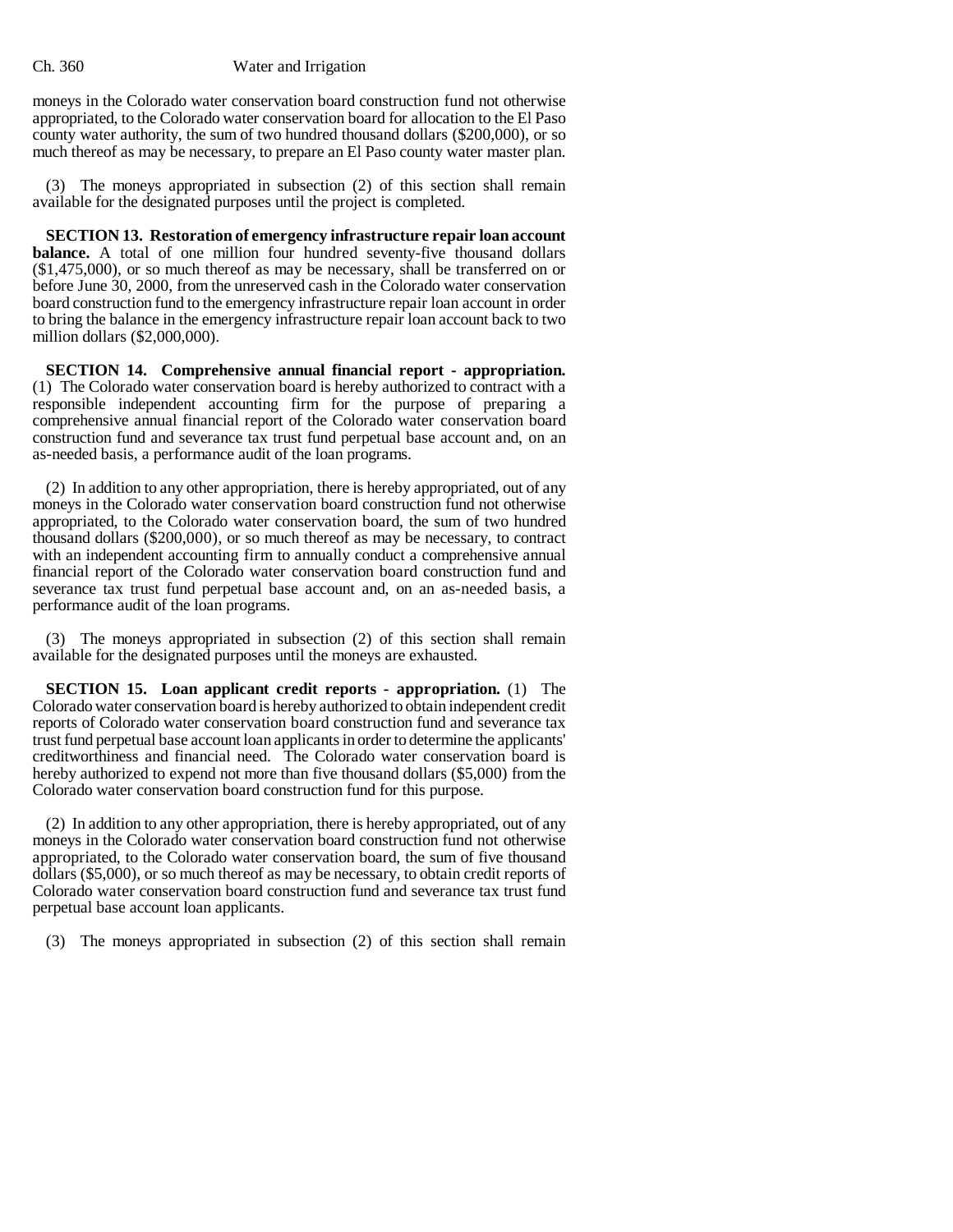available for the designated purposes until the moneys are exhausted.

**SECTION 16.** Article 60 of title 37, Colorado Revised Statutes, is amended BY THE ADDITION OF A NEW SECTION to read:

**37-60-121.3. Severance tax trust fund statewide water planning account creation.** (1) THERE IS HEREBY CREATED IN THE STATE TREASURY, AS PART OF THE COLORADO WATER CONSERVATION BOARD CONSTRUCTION FUND, THE SEVERANCE TAX TRUST FUND STATEWIDE WATER PLANNING ACCOUNT. THE STATE TREASURER IS HEREBY AUTHORIZED AND DIRECTED TO TRANSFER MONEYS APPROPRIATED FOR PROGRAMS OR PROJECTS WITHIN THE COLORADO WATER CONSERVATION BOARD PURSUANT TO SECTION  $39-29-109$  (1) (c) (I) (D), C.R.S., TO THE SEVERANCE TAX TRUST FUND STATEWIDE WATER PLANNING ACCOUNT.

(2) THE BOARD IS AUTHORIZED TO USE THE MONEYS IN THE SEVERANCE TAX TRUST FUND STATEWIDE WATER PLANNING ACCOUNT FOR PROJECTS IN COMPLIANCE WITH THIS ARTICLE. ALL INTEREST DERIVED FROM THE INVESTMENT OF MONEYS IN THE SEVERANCE TAX TRUST FUND STATEWIDE WATER PLANNING ACCOUNT SHALL BE CREDITED TO THE COLORADO WATER CONSERVATION BOARD CONSTRUCTION FUND. ANY BALANCE REMAINING IN THE SEVERANCE TAX TRUST FUND STATEWIDE WATER PLANNING ACCOUNT AT THE END OF ANY FISCAL YEAR SHALL REMAIN IN THE ACCOUNT AND SHALL NOT REVERT TO THE GENERAL FUND OR ANY OTHER FUND.

**SECTION 17.** 39-29-109 (1) (c) (I) (D), Colorado Revised Statutes, is amended to read:

**39-29-109. Severance tax trust fund - created - administration - use of moneys.** (1) (c) (I) For fiscal years commencing on and after July 1, 1997, the executive director of the department of natural resources shall submit with the department's budget request for each fiscal year a list and description of the programs the executive director recommends to be funded from the operational account of the severance tax trust fund. The state minerals, energy, and geology policy advisory board established pursuant to section 34-20-104, C.R.S., shall review the executive director's recommendation before submittal. The general assembly may appropriate moneys from the total moneys available in the operational account of the severance tax trust fund to fund recommended programs as follows:

(D) For programs within the Colorado water conservation board, up to five percent of the moneys in the operational account, WHICH MONEYS SHALL BE APPROPRIATED TO THE SEVERANCE TAX TRUST FUND STATEWIDE WATER PLANNING ACCOUNT, CREATED IN SECTION 37-60-121.3, C.R.S.

**SECTION 18. Appropriations to the Colorado river recovery program loan account.** (1) In addition to any other appropriation, there is hereby appropriated, out of any moneys in the Colorado water conservation board construction fund not otherwise appropriated, to the Colorado river recovery program loan account created in section 37-60-122.9, Colorado Revised Statutes, the sum of five million dollars (\$5,000,000), or so much thereof as may be necessary, for the continued implementation of section 37-60-122.9, Colorado Revised Statutes.

(2) The amount appropriated in this section is in addition to any amounts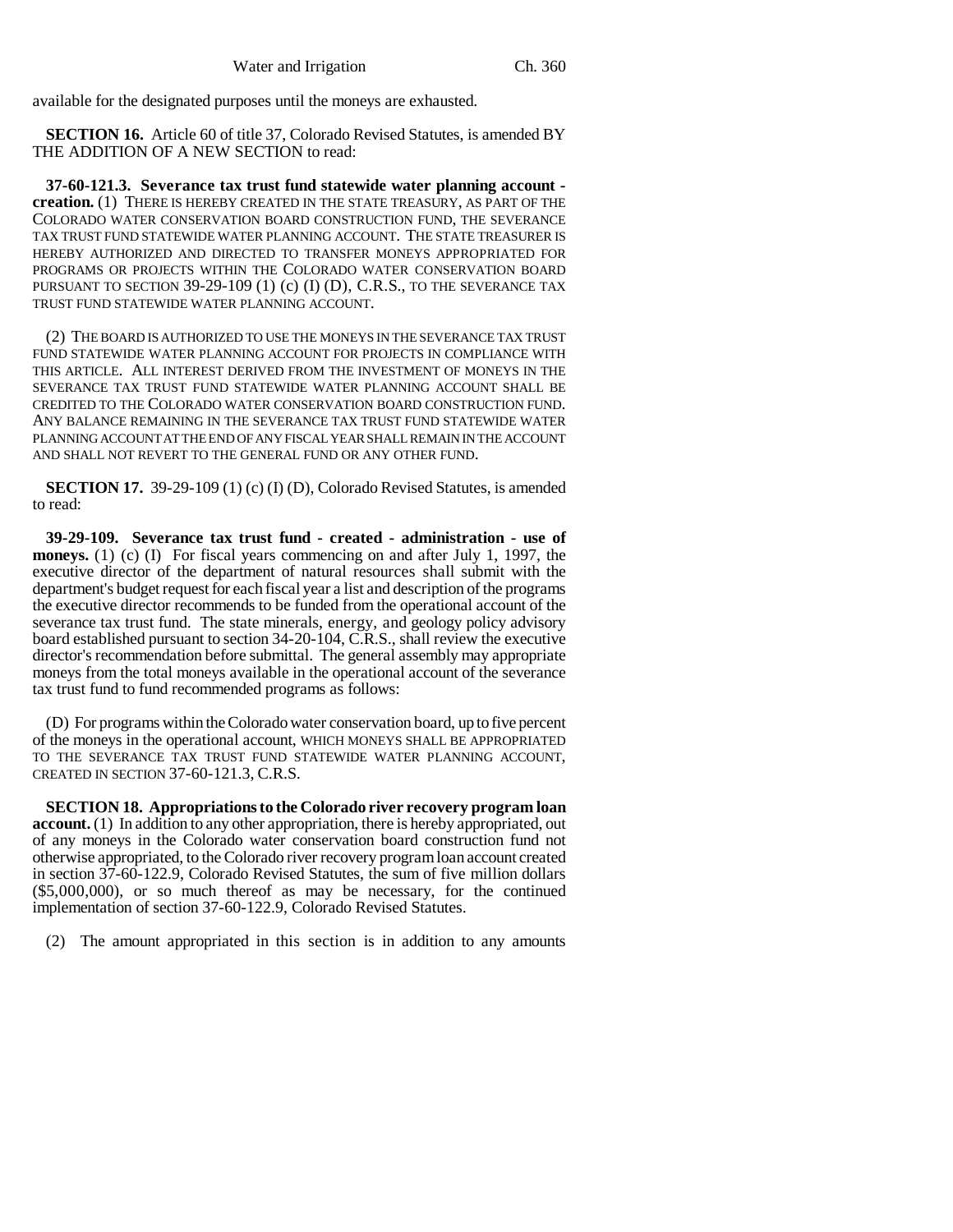transferred previously to the Colorado river recovery program loan account. The moneys appropriation in subsection (1) of this section shall remain available for the designated purposes until the project is completed.

**SECTION 19. South Platte river sustainment project reconnaissance study - appropriation.** (1) In addition to any other appropriation, there is hereby appropriated, out of any moneys in the Colorado water conservation board construction fund not otherwise appropriated, to the Colorado water conservation board, the sum of one hundred forty thousand dollars (\$140,000), or so much thereof as may be necessary, for the Colorado water conservation board to contract with a consulting firm to complete a reconnaissance level study of potential water management facilities and water management options on the lower South Platte river in Colorado for the purpose of identifying the most efficient means of managing South Platte river flows to meet Colorado's obligations for participation in the three-state Platte river cooperative agreement.

(2) The moneys appropriated in subsection (1) of this section shall remain available for the designated purposes until the project is completed.

**SECTION 20.** Section 18 of chapter 218, Session Laws of Colorado 1999, is amended to read:

**Section 18. Appropriations.** (1) For the fiscal year beginning July 1, 1999, there is hereby allocated APPROPRIATED from the Colorado water conservation board construction fund, to the Arkansas river augmentation loan account created in section 37-60-130, Colorado Revised Statutes, the sum of two million dollars (\$2,000,000), to be used for the continued implementation of section 37-60-130, Colorado Revised Statutes. The amount allocated APPROPRIATED in this subsection (1) is in addition to any amounts transferred previously to the Arkansas river augmentation loan account.

(2) For the fiscal year beginning July 1, 1999, there is hereby allocated APPROPRIATED from the Colorado water conservation board construction fund, to the Colorado river recovery program loan account created in section 37-60-122.9, Colorado Revised Statutes, the sum of five million dollars (\$5,000,000), to be used for the continued implementation of section 37-60-122.9, Colorado Revised Statutes. The amount allocated APPROPRIATED in this subsection (2) is in addition to any amounts transferred previously to the Colorado river recovery program loan account.

**SECTION 21.** Section 1 (1) of chapter 230, Session Laws of Colorado 1986, is amended to read:

Section 1. **Project authorizations.** (1) Pursuant to section 37-60-122 (1) (b), Colorado Revised Statutes, the Colorado water conservation board is hereby authorized to loan, grant, or loan and grant moneys to enable the construction of the following water resources projects:

| Priority | <b>Project</b><br><b>Name</b> | <b>Board Cost</b> | <b>Repayment</b><br>Period<br>(Years) | <b>Total</b><br><b>Repayment</b> |
|----------|-------------------------------|-------------------|---------------------------------------|----------------------------------|
|          | Towaoc<br>Pipeline            | \$6,000,000       |                                       | $\theta$                         |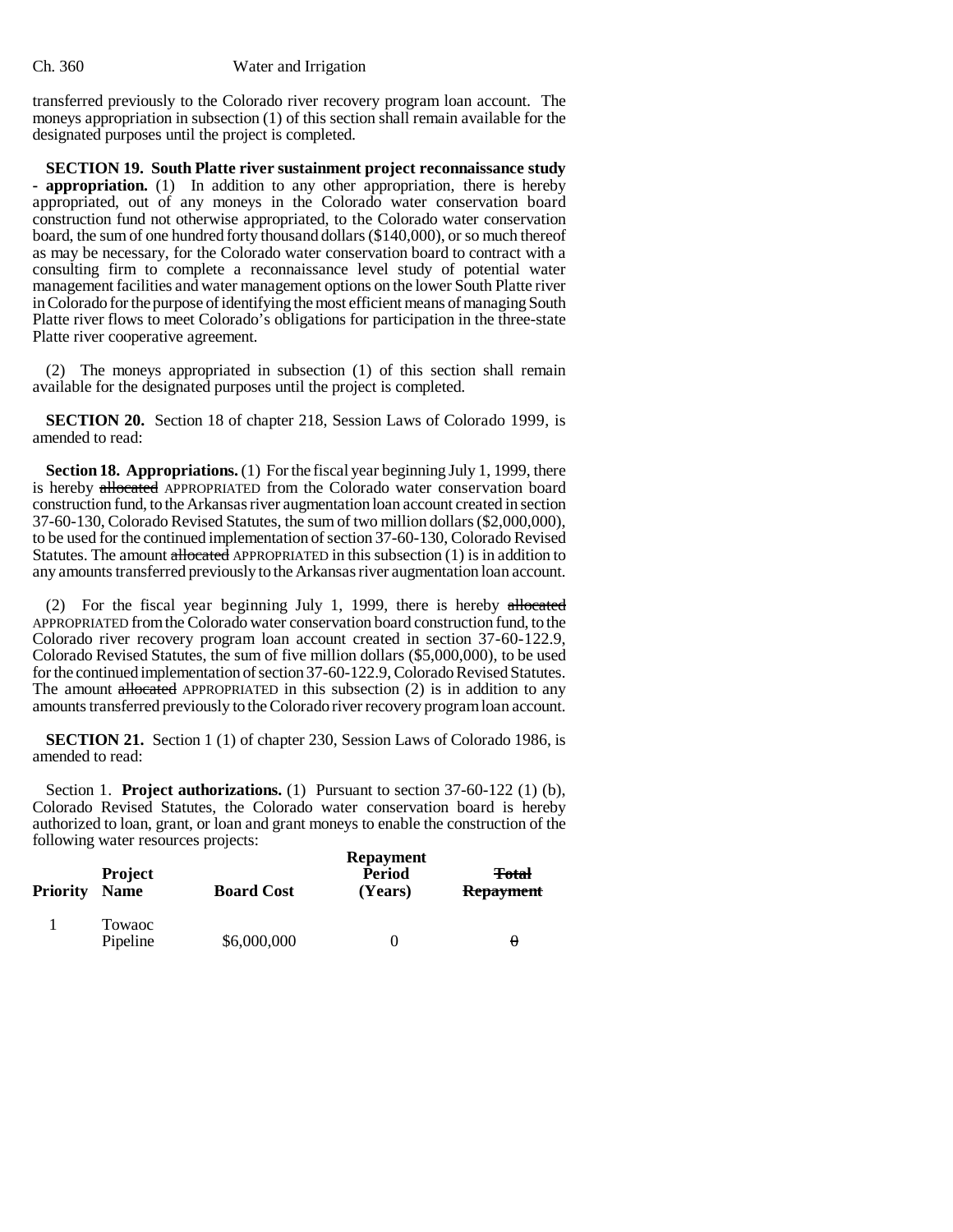|   |                                                                                                                            | Water and Irrigation |      | Ch. 360              |
|---|----------------------------------------------------------------------------------------------------------------------------|----------------------|------|----------------------|
| 2 | Rio Grande<br>Reservoir                                                                                                    | 700,000              | 40   | 740,855              |
| 3 | Jumbo<br>Reservoir*                                                                                                        | 325,000              | 40   | <del>757,640</del>   |
| 4 | <b>Elkhead</b><br>Reservoir*<br>CITY OF CRAIG -<br><b>ELKHEAD</b><br><b>RESERVOIR</b><br><b>REHABILITATION</b><br>PROJECT* | 750,000              | 4030 | 1,748,400            |
|   | Total                                                                                                                      | \$7,775,000          |      | <del>3,156,895</del> |

\*The moneys for this project shall not be made available by the board until the board has, in its sole discretion, determined that the project is technically and financially feasible.

**SECTION 22.** Section 1 (1) of chapter 117, Session Laws of Colorado 1995, is amended to read:

**Section 1. Project authorization.** (1) Pursuant to section 37-60-122 (1) (b), Colorado Revised Statutes, the Colorado water conservation board is hereby authorized to loan moneys to enable the construction of the following water resources projects:

| <b>Priority Name</b> |                                                                                                                                                                              | Loan          | (years) |
|----------------------|------------------------------------------------------------------------------------------------------------------------------------------------------------------------------|---------------|---------|
| 1.                   | Left Hand Ditch Co. -<br>Left Hand Valley Reservoir<br>Spillway Enlarg.                                                                                                      | \$<br>370,000 | 30      |
| 2.                   | Red Mesa Ward Reservoir -<br>Red Mesa Ward Res. Rehab<br>and Enlarg. REDMESA WARD<br>RESERVOIR AND DITCH CO. - REDMESA<br><b>WARD RESERVOIR</b><br><b>REHABILITATION AND</b> |               |         |
|                      | ENLARGEMENT                                                                                                                                                                  | \$2,250,000   | 30      |
| 3 <sup>a</sup>       | Town of Paonia -<br>New Reservoir                                                                                                                                            | 600,000<br>\$ | 30      |
| 4.                   | Leroux Creek Water Users<br>Assoc. - Rehabilitate and/or<br>enlarge four reservoirs                                                                                          | 150,000<br>\$ | 30      |
| 5.                   | Melvin L. Thiebaud -<br>Eureka Dam No. 1 Rehab.                                                                                                                              |               |         |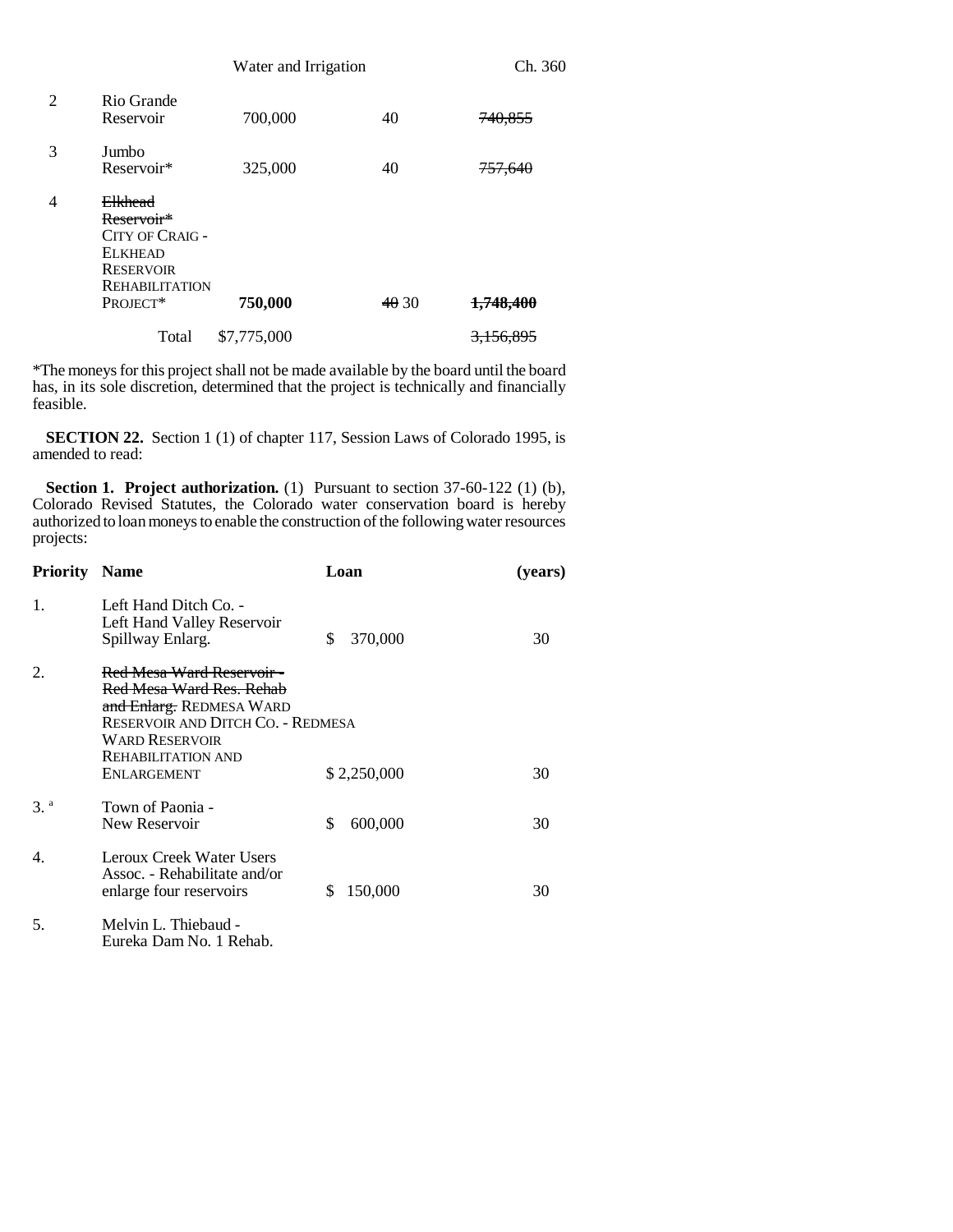| Ch. 360 | Water and Irrigation |
|---------|----------------------|
|         |                      |

|                      | and Enlargement                                                                  | \$<br>18,750  | 30 |
|----------------------|----------------------------------------------------------------------------------|---------------|----|
| 6.                   | Windsor Reservoir and Canal<br>Co. - Canal and Dam<br>Rehabilitation             | \$<br>500,000 | 30 |
| 7a.                  | Lower Clear Creek Ditch Co. -<br>Diversion Dam Rehabilitation                    | \$<br>60,000  | 30 |
| 7b.                  | Colorado Agriculture Ditch<br>Co. - Diversion Dam<br>Rehabilitation              | \$<br>60,000  | 30 |
| 8. b                 | Hay-Bretherton Ditch Co. -<br>Ditch Lining                                       | \$<br>20,000  | 20 |
| 9.                   | Goodhue Ditch and Reservoir<br>Co. - Goodhue Ditch<br>Rehabilitation             | \$<br>19,000  | 30 |
| 10.                  | Appleton ML 350 Ditch Co.,<br>Inc. - Rehabilitate Ditch                          | \$<br>40,000  | 30 |
| $11.$ a,b            | Morgan County Quality Water<br>District - NCWCD Pipeline                         | \$4,260,000   | 30 |
| $12.$ a,b            | City of Fort Lupton -<br>Drill new municipal wells                               | \$<br>354,000 | 30 |
| 13. <sup>a</sup>     | Town of Palisade -<br>Replace Cottonwood Pipeline                                | \$<br>750,000 | 30 |
| $14.^{\circ}$        | <b>Castle Pines North Metro</b><br>District - Rehabilitate three<br>wells        | \$<br>301,500 | 15 |
| $15.$ <sup>a</sup>   | Town of Silt -<br>Raw Water Irrigation System                                    | \$<br>400,000 | 30 |
| $16.$ <sup>a</sup>   | Town of Morrison -<br><b>Raw Water Diversion</b><br>and Pipeline                 | \$<br>504,000 | 30 |
| $17.$ <sup>a,b</sup> | Town of Elizabeth -<br>Drill new municipal well                                  | \$<br>437,250 | 30 |
| 18.                  | Orchard Mesa Irrigation<br>District - Rehab. Mutual<br><b>Mesa Ditch Lateral</b> | \$1,000,000   | 30 |

19. b Ortiz Ditch Company -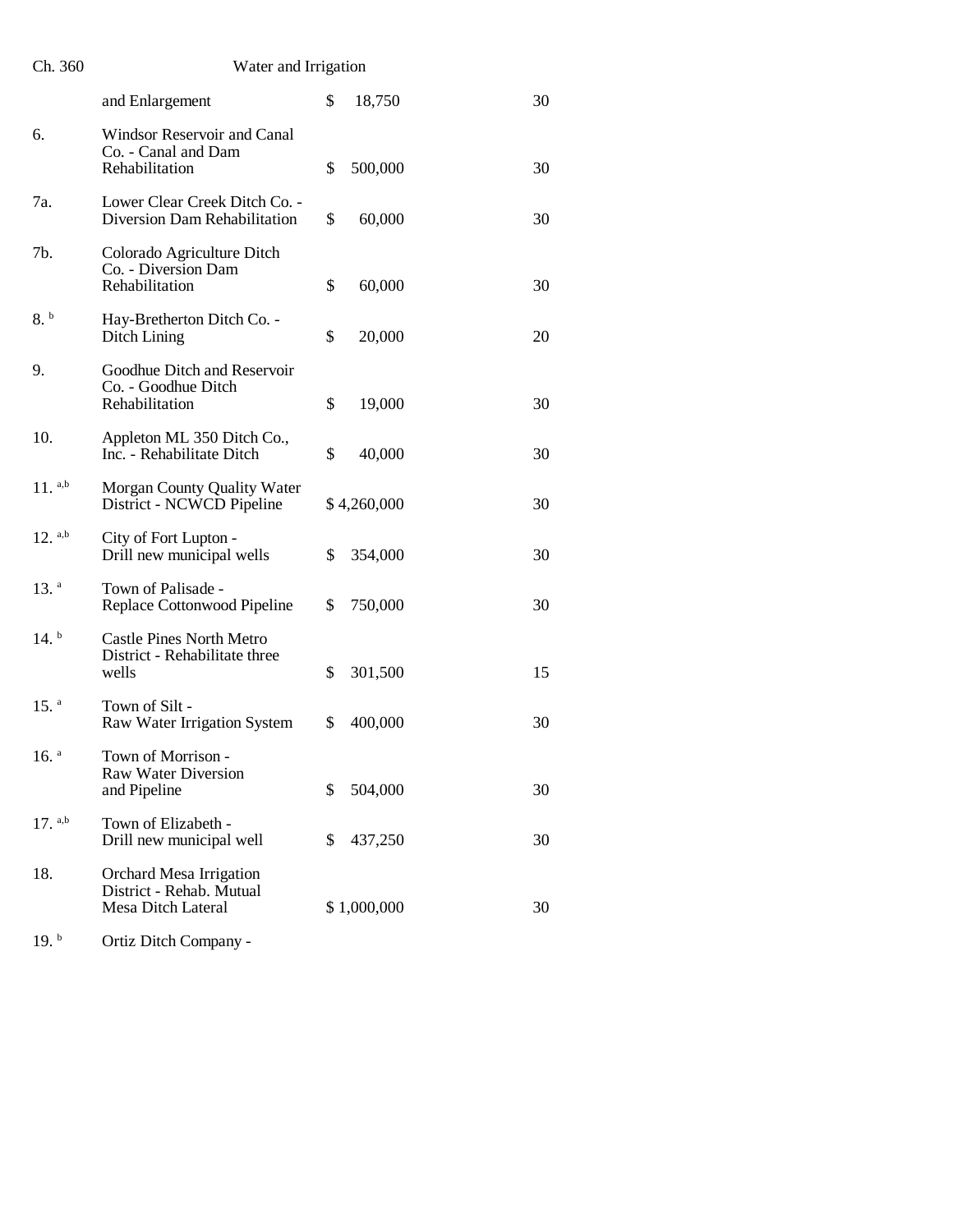|                  | Water and Irrigation                                                                |              | Ch. 360 |
|------------------|-------------------------------------------------------------------------------------|--------------|---------|
|                  | Rehab. Ortiz Ditch<br><b>Diversion Structure</b>                                    | 20,000<br>\$ | 10      |
| 20.              | <b>Buckeye Lateral Ditch</b><br>Association, Inc. -<br>Rehab. Buckeye Lateral Ditch | 440,000<br>S | 30      |
| 21. <sup>a</sup> | City of Victor -<br>Rehab. Victor Dam No. 2                                         | 600,000      | 30      |
|                  | TOTAL.                                                                              | \$13,154,500 |         |

a

Loan approval contingent on the borrower being unable to obtain financing through the Colorado water resources and power development authority.

b

Loan to refinance water project wholly or partially completed.

**SECTION 23. Chatfield reservoir reallocation study continuation appropriation.** (1) In addition to any other appropriations, there is hereby appropriated, out of any moneys in the Colorado water conservation board construction fund not otherwise appropriated, to the Colorado water conservation board, the sum of eighty thousand dollars (\$80,000), or so much thereof as may be necessary, to continue development of the Chatfield reservoir reallocation study by contracting with a consulting firm to complete a storage use pattern investigation and for additional field surveys and topographic mapping of the South Platte river.

(2) The amount appropriated in this section is in addition to amounts appropriated previously for the Chatfield reservoir reallocation study. The moneys appropriated in subsection (1) of this section shall remain available for the designated purposes until the project is completed.

**SECTION 24. Water education program - appropriation.** (1) The Colorado water conservation board is hereby authorized to participate in a water education program for K-12 students and citizens throughout Colorado. The purposes of the program are to develop and integrate a Colorado water education curriculum into existing education programs; identify mechanisms to distribute a water education curriculum to effectively supplement or coordinate with other private and public water education programs; and convert the curriculum to compact disc format for statewide distribution. In furtherance of this program, the Colorado water conservation board may develop its own curriculum and distribution systems or use existing curriculum reviewed and approved by educators and water user groups and existing distribution networks.

(2) In addition to any other appropriation, there is hereby appropriated, out of any moneys in the Colorado water conservation board construction fund not otherwise appropriated, to the Colorado water conservation board, the sum of one hundred fifteen thousand dollars (\$115,000), or so much thereof as may be necessary, for the Colorado water conservation board to enter into contracts to complete the tasks outlined in subsection (1) of this section.